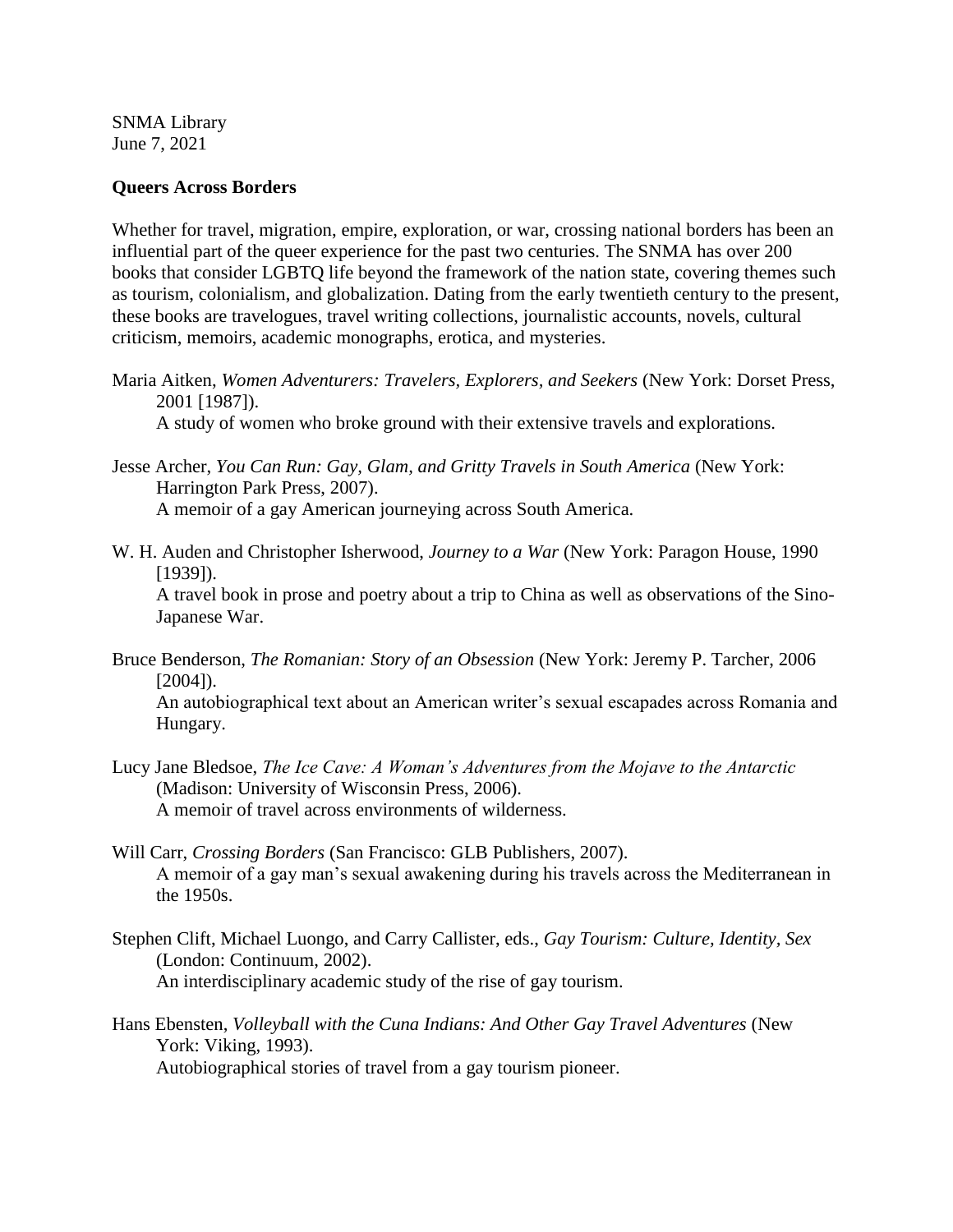- Jean Genet, *Prisoner of Love* (New York: New York Review Books, 2003 [1986]). A memoir of the writer's encounters with Palestinian freedom fighters and the Black Panthers.
- André Gide, *Amyntas* (New York: Ecco Press, 1988 [1906]). Journals of the author's time living in Tunis and Algiers.
- Allen Ginsberg, *Indian Journals: March 1962-May 1963* (San Francisco: City Light Books, 1970). A diary of the poet's journeys in India.
- Keith Hale, *In the Land of Alexander: Gay Travels, with History and Politics, in Hungary, Yugoslavia, Turkey, and Greece* (Boston: Alyson Publications, 1990). A gay novelist's travelogue of his adventures in southeastern Europe.
- Gillian Kendall, ed., *Something to Declare: Good Lesbian Travel Writing* (Madison: Terrace Books, 2009). A collection of impressionistic literary essays on travel.
- Martin F. Manalansan, *Global Divas: Filipino Gay Men in the Diaspora* (Durham: Duke University Press, 2003). An academic study of the transnational gay identities of Filipino immigrants in New York City.
- Frédéric Martel, *Global Gay: How Gay Culture is Changing the World* (Cambridge: MIT Press, 2018). A study of the globalization of gay American culture.
- Joseph A. Massad, *Desiring Arabs* (Chicago: University of Chicago Press, 2007).
	- An academic study of the Western construction of Arab sexuality.
- Jan Morris, *Contact!: A Book of Encounters* (New York: W. W. Norton & Company, 2009). A memoir of the people the writer encountered across her travels.
- Eileen Myles, *The Importance of Being Iceland: Travel Essays in Art* (Los Angeles: Semiotext(e), 2009). A book of cultural criticism loosely on the subject of travel.
- Makeda Silvera, *Her Head A Village* (Vancouver: Press Gang Publishers, 1994). Stories depicting the experiences of Caribbean women in Canada and on the islands.
- Barbara Sjoholm, *Incognito Street: How Travel Made Me a Writer* (Emeryville, CA: Seal Press, 2006).

A memoir of a young American lesbian's travels across Europe in the 1970s.

Simone Thorne, ed., *Tales of Travelrotica for Lesbians* (New York: Alyson Books, 2006).